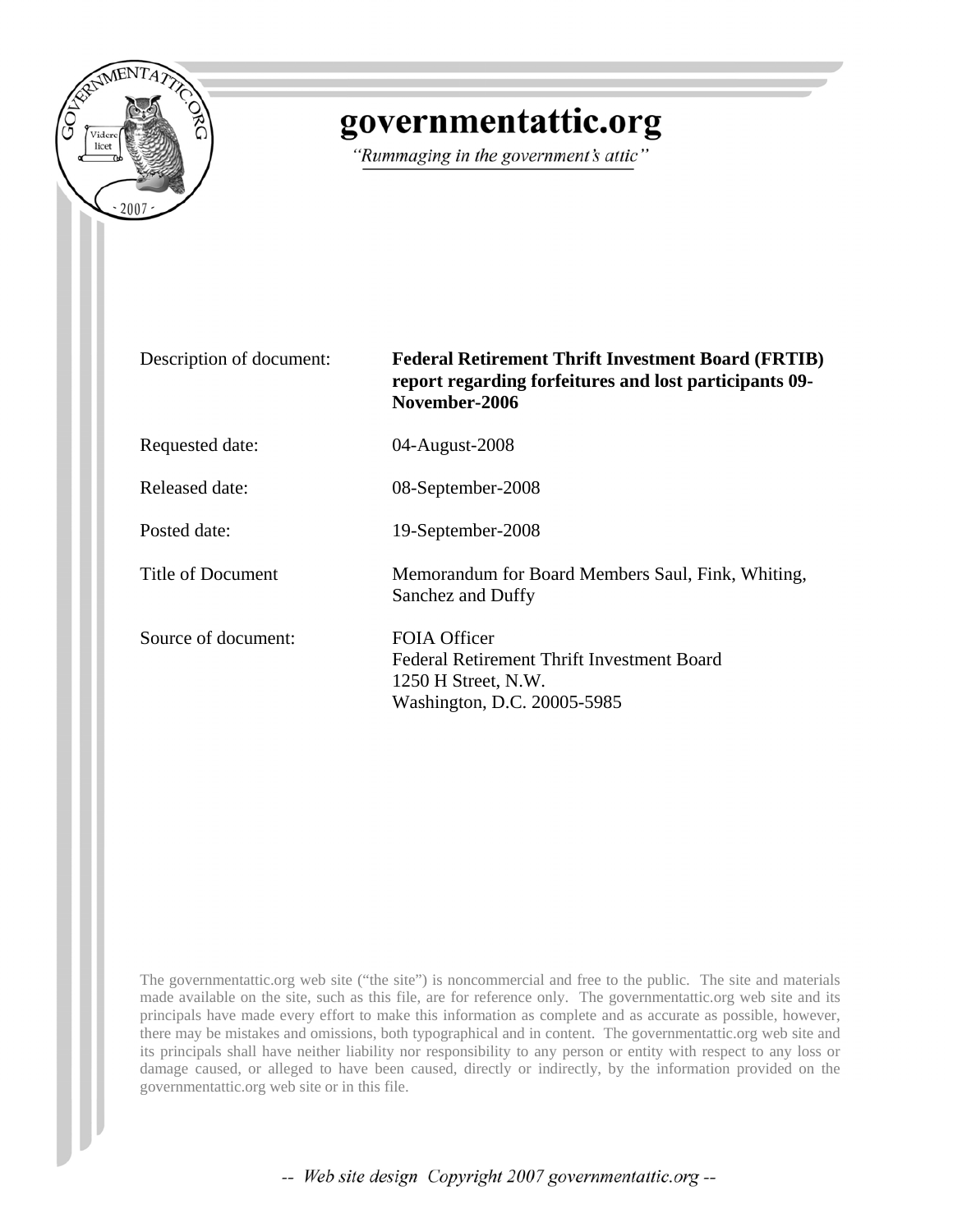

FEDERAL RETIREMENT THRIFT INVESTMENT BOARD 1250 H Street, NW Washington, DC 20005

September 8, 2008

I am responding to your request, dated August 4, 2008, to the Federal Retirement Thrift Investment Board (Agency) in which you made a request for records under the Freedom of Information Act (FOIA), 5 U.S.C. 552, as amended. Your request and our response are set forth below:

# REQUEST

<sup>A</sup> copy of all records at FRTIB concerning the TSP Performance Audit Objective of "Review of Abandonment Policies" described in the enclosure of the February 2007 Board meeting minutes.

### RESPONSE

There are no records responsive to your request as this objective was not reviewed during this audit. See page <sup>8</sup> of the U.S. Department of Labor, Employee Benefits Security Administration's February 2007 report which describes the scope of the audit and notes that the "Review of Abandonment Policies" was not reviewed. (Those objectives which were reviewed have notations such as "FS," "LTD," and "SP.")

### REQUEST

<sup>A</sup> copy of the "comprehensive report regarding forfeitures and lost participants" mentioned in the July 2006 Board meeting minutes.

### RESPONSE

Your request is granted. Please see enclosure.

Please contact me if you have any questions regarding your FOIA request. I can be reached at amanda.martz@tsp.gov or (202) 942-1660.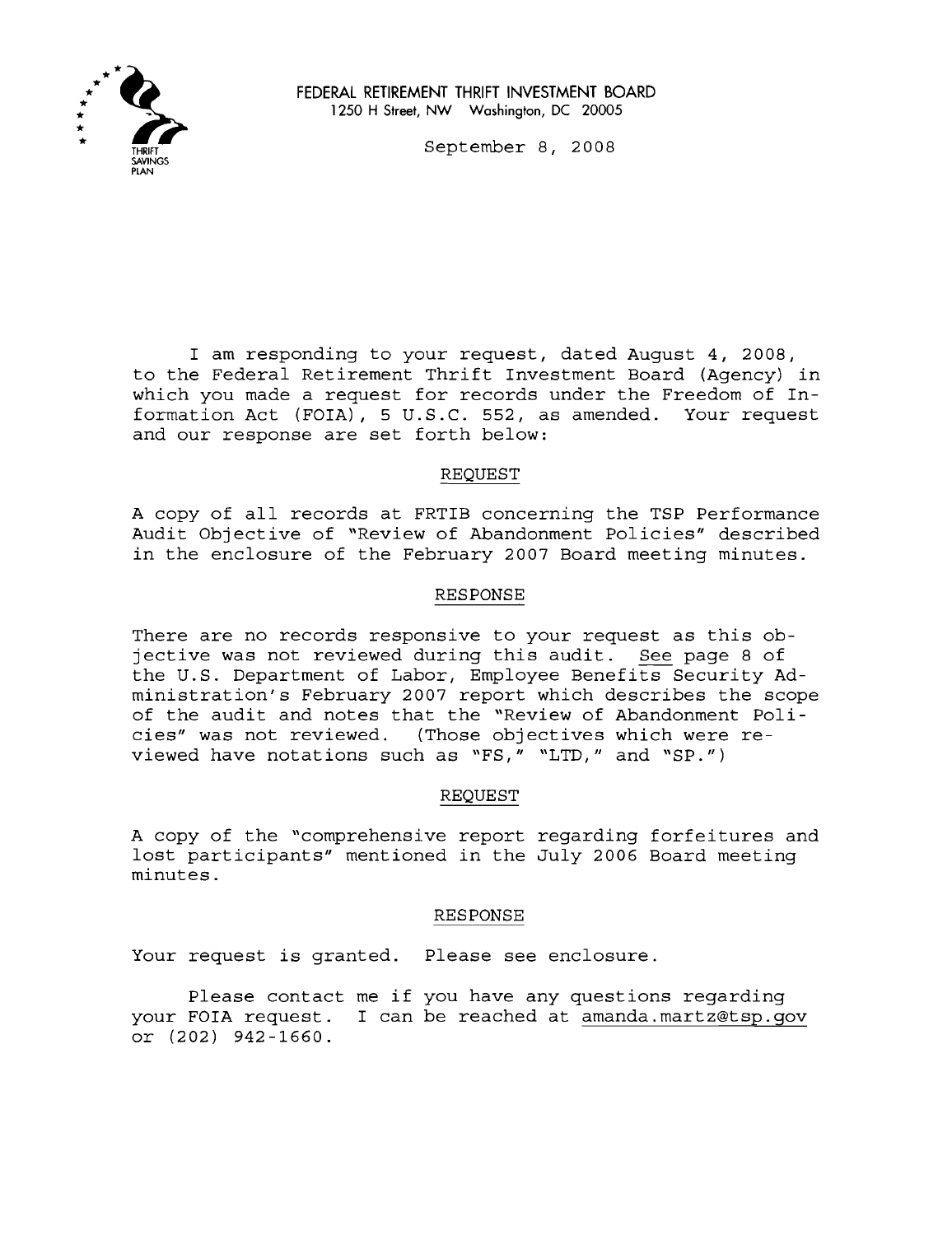Sincerely,  $\bigcap$ 

Chuanda Martz

**Formal P. Martz**<br>**FOIA Officer** 

**Enclosure**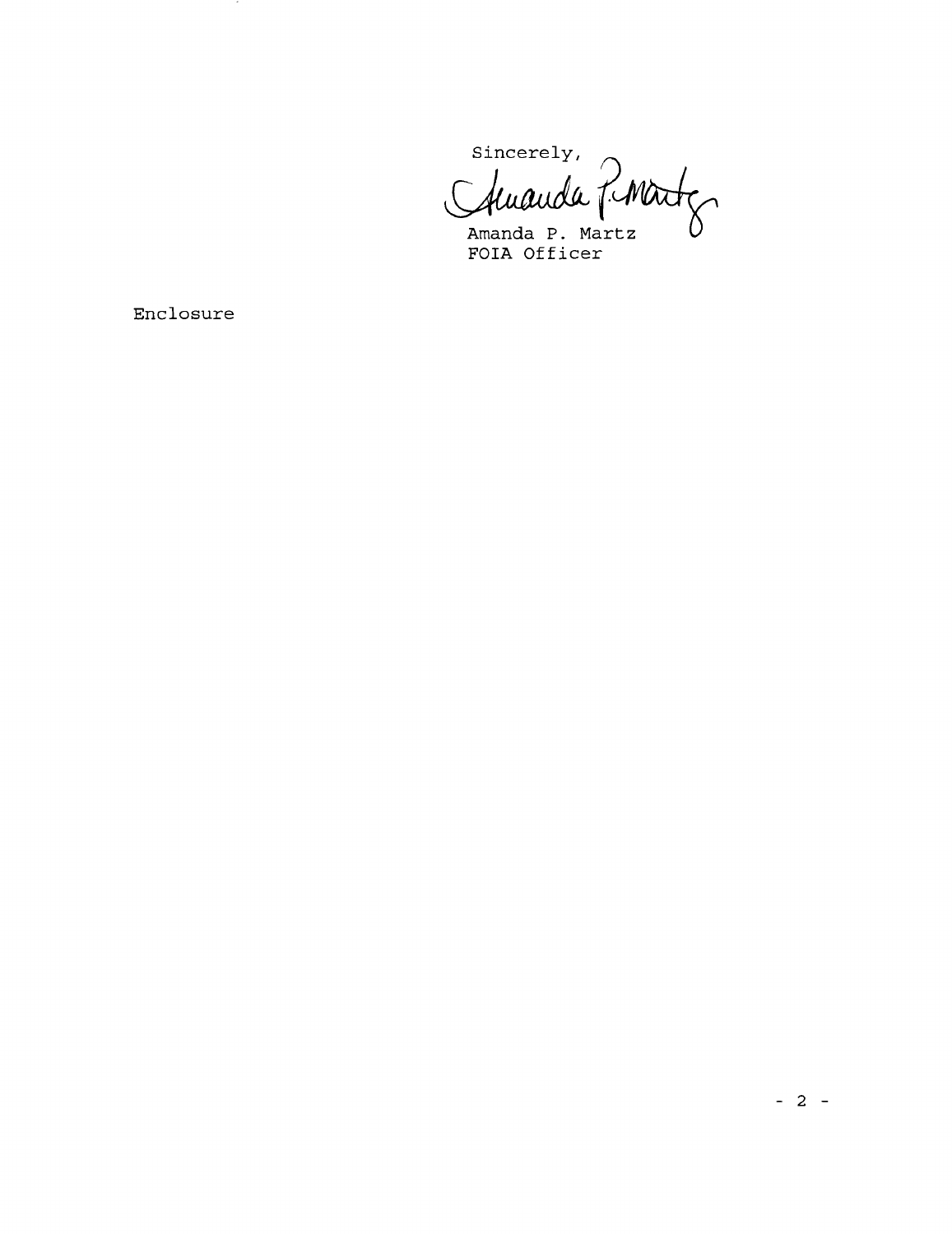

**FEDERAL RETIREMENT THRIFT INVESTMENT BOARD** 1250 H Street, NW Washington, DC 20005

November 9, 2006

MEMORANDUM FOR BOARD MEMBERS SAUL, FINK, WHITING, SANCHEZ AND DUFFY

FROM: GREG LONG, Director of Product Developmen

CC: GARY AMELIO, Executive Director

#### RE : **Dormant and Abandoned Accounts**

The purpose of this memorandum is to discuss the potential risks that dormant and abandoned accounts represent and steps to minimize these risks.

# **Dormant Accounts**

It is generally understood that a dormant account is one where the account has seen no participant-directed activity or agency contributions for a significant period. Dormant accounts are a concern to the FRTIB for two reasons:

- 1. The owner of a dormant account is more likely to be unaware that he or she has a TSP account. Therefore, the participant or his/her beneficiaries may unwittingly forgo benefits that are due them.
- 2. A dormant account is less likely to be monitored by a participant; and therefore, if fraudulent activity were to occur, it is less likely to be discovered.

## Dormant Account Defined

The specific criteria for a dormant account must be defined in order to perform a systematic review. For our inquiry, we looked at all account types that do not receive agency contributions. This includes all separated participants and all non-separated CSRS and uniformed services participants.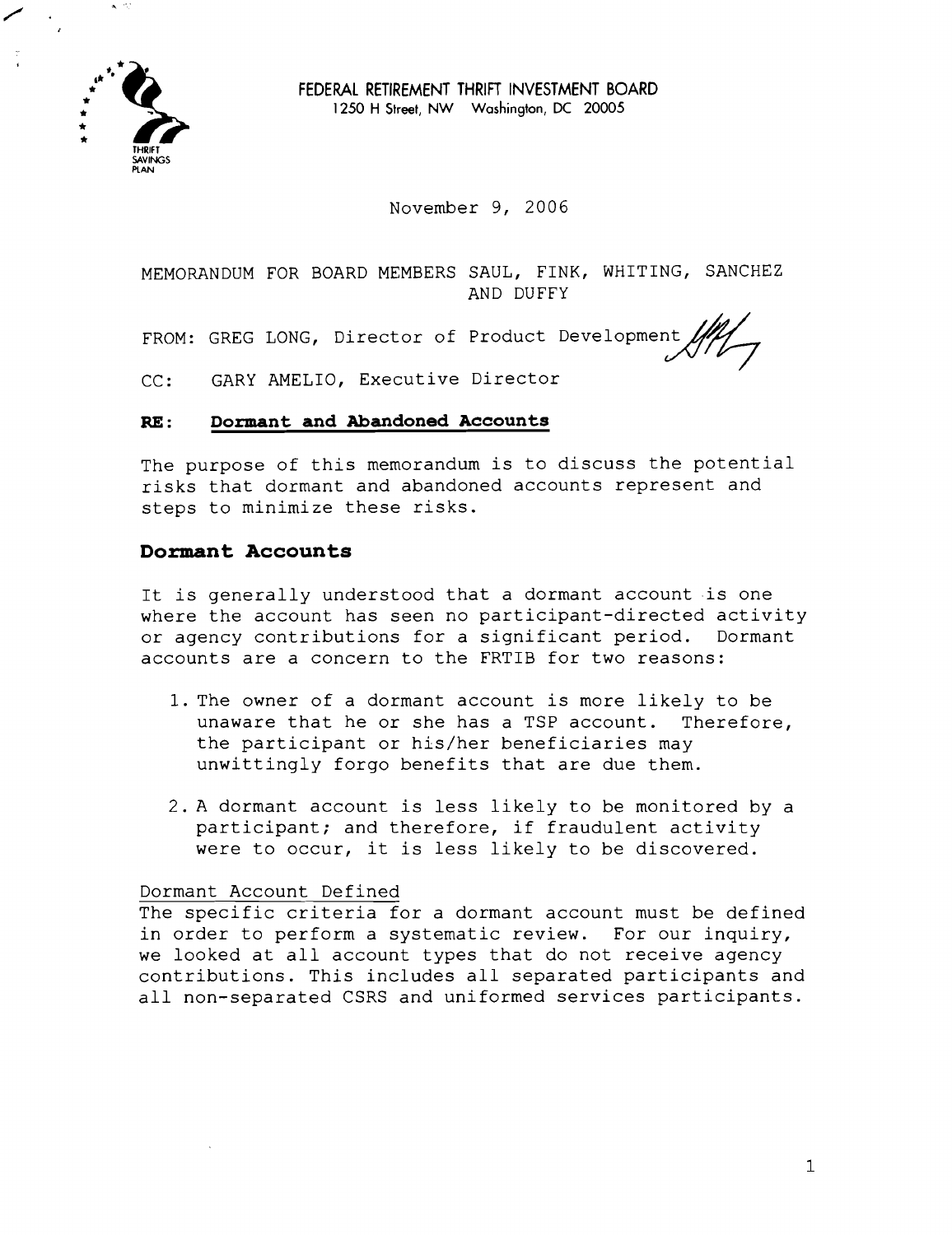We defined a dormant account as one where none of the following events have occurred within the account since June 2003:

• A contribution

 $\mathcal{L}(\mathbf{r}) = \mathbf{r}$ 

- • A contribution allocation change
- • An interfund transfer
- • A loan issuance or loan payment
- • A withdrawal
- • A change of name/address/demographic data
- • A request for mailed statement
- • A successful log-in to the ThriftLine
- • A form submitted for processing

Given this definition, our recent review of the TSP recordkeeping system yields a total of 116,017 dormant accounts or approximately 3% of the total number of open TSP accounts.

It is important to remember that an account that is dormant is not in itself indicative of any problems with the account. Rather, we view the lack of account activity as an indicator of accounts where we may have some potential risk. Considering that a study from the Pension Research Council finds that 85% of defined contribution plan participants reallocate their accounts less than annually, we are not surprised to find that 3% of TSP participants have had no activity in their accounts over a three-year period.

#### General Steps to Minimize Risk

We currently have in place general controls to minimize the risks that accounts will be either forgotten or misappropriated. These include:

- 1. In July 2005, we initiated a program to compare the addresses of TSP participants against the US Postal Service list of address changes each quarter. Where a match is found, a postcard reminding the participant to change his/her address with his/her agency or the TSP is sent to the forwarding address.
- 2. A requirement that all active participants must change their addresses or names through their employing Agencies.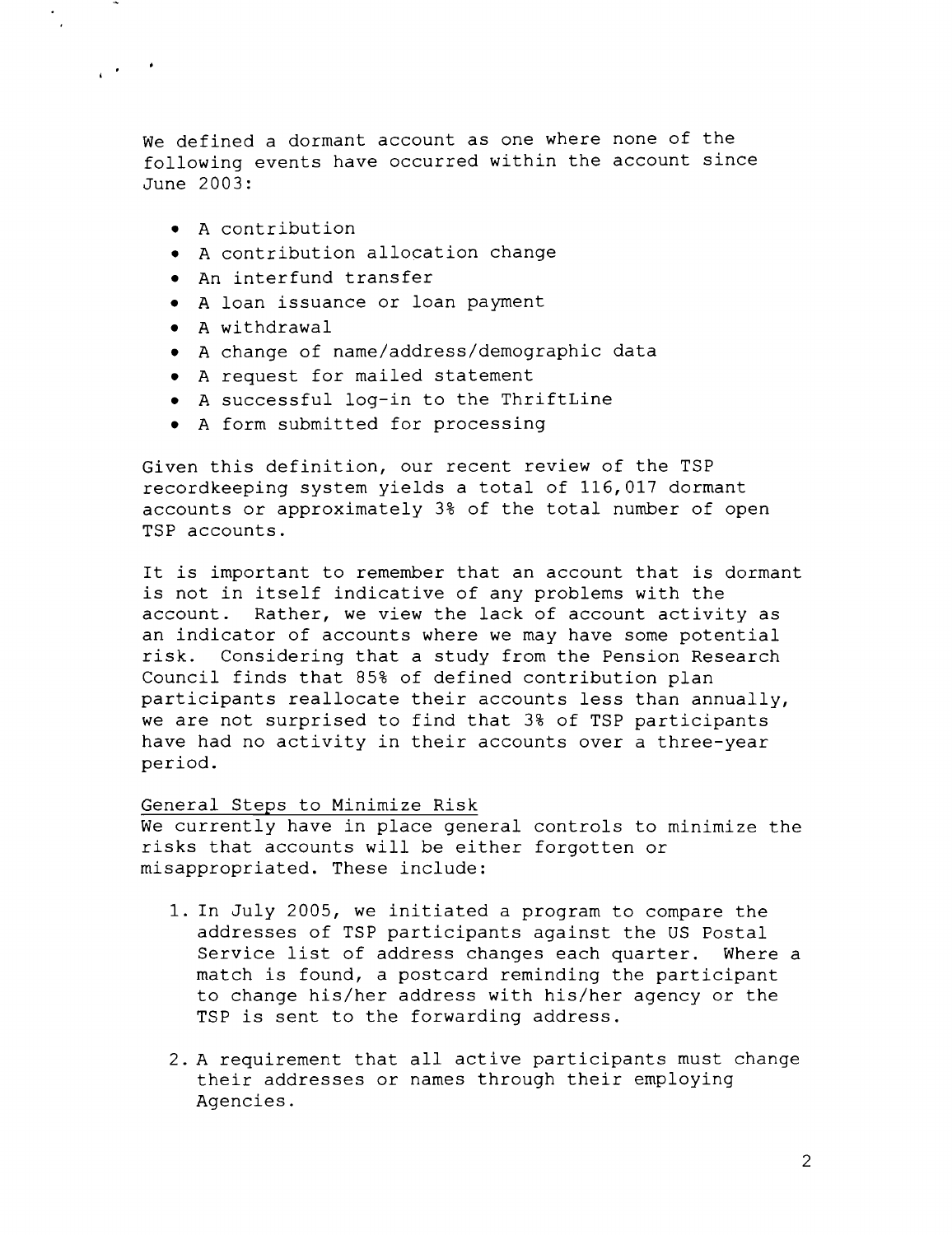3. A requirement that all separated employees requesting an address change must provide identifying security information and written requests must be signed. Such address changes result in a notice to both the old and new addresses.

#### Category-Specific Actions

.

The actions that are appropriate to maximize the proper delivery of benefits and minimize misappropriation risks differ depending on the status of the plan participant. Below we review the major classifications of participants and planned and/or proposed actions:

**Accounts of Participants without Separation Codes:** We have 6,394 dormant accounts for participants without separation codes. As current employees receive regular communications from their employing agencies and the TSP only accepts address changes directly from the agency, we view risks here as minimal. However, for participants without separation codes, we will ask the employing agencies to research these cases and confirm the participants' employment status.

**Accounts of Separated Participants with \$200 and Over:** We have 90,611 dormant accounts for separated participants with \$200 and over. We suspect that many of these participants may have consciously decided not to withdraw their accounts because they prefer the TSP over IRA products available in the marketplace. However, since risk of forgotten accounts and/or risk of misappropriation is higher with this group, we will take steps to minimize this risk. We propose to execute a reminder letter campaign where we will remind participants that they have benefits awaiting them. Secondly, by tracking returned mail from this campaign, we will take steps to correct bad addresses. Please see the next section where we fully describe this proposed effort.

**Accounts of Separated Participants with More than \$5.00 and Less than \$200:** We have 19,012 dormant accounts for separated participants between \$5.00 and \$200. Thirty-one days after separation and receipt of separation code, we process a distribution of accounts between \$5 and \$200. While this would seem to eliminate all accounts of this size, in practice corrective contributions made after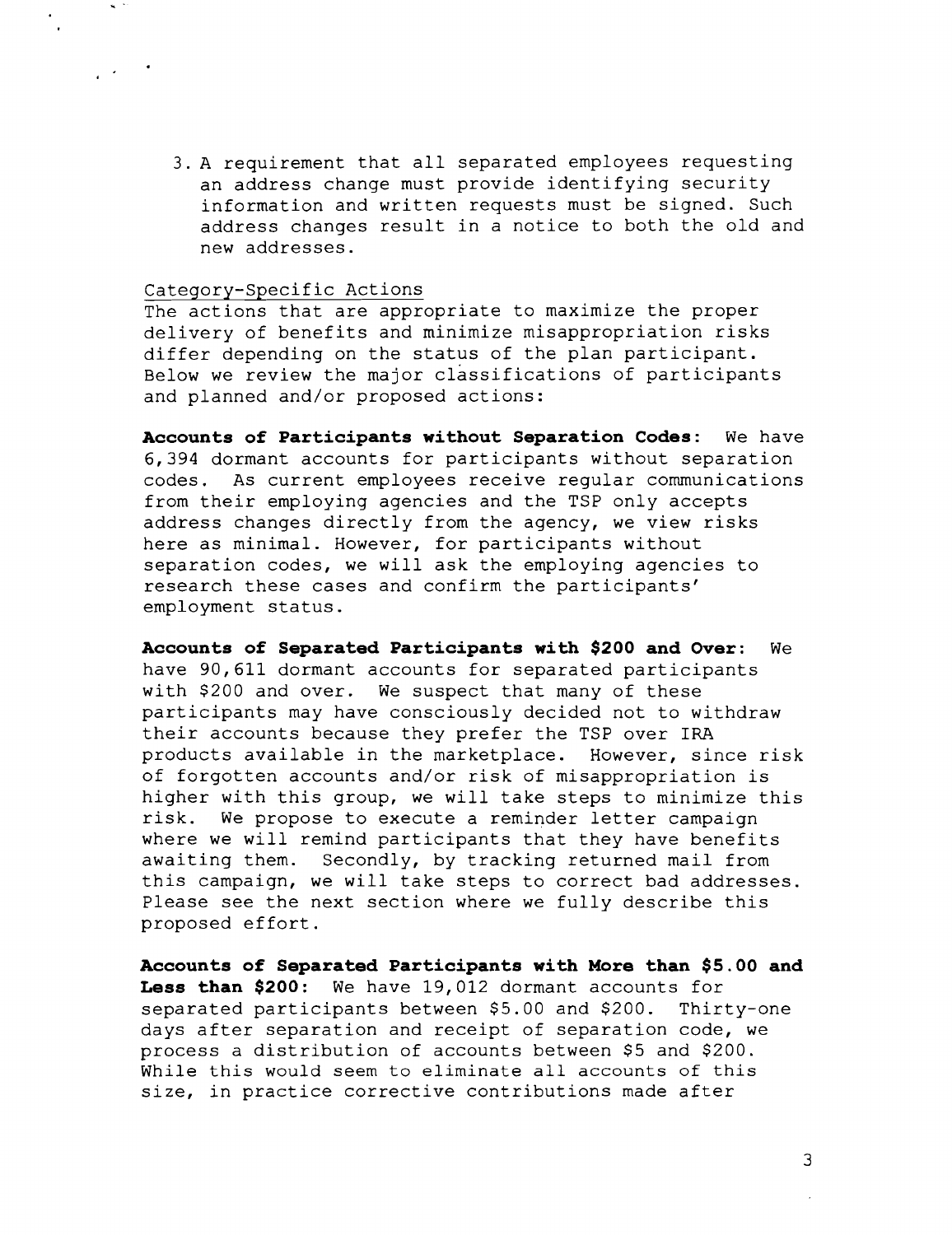participants have withdrawn their accounts and fluctuations in account value have resulted in a buildup of these accounts.

These accounts are all eligible to be distributed with a single lump-sum payment. We currently have a project underway to distribute these accounts as soon as administratively feasible. However, the number of distributions is large and will likely result in a significant number of returned checks. We are working to determine the most efficient method to accomplish this task. In addition, we plan to modify our procedures so that sweep distributions on all such accounts occur on a quarterly basis so that a future buildup of such accounts does not occur.

#### Reminder Letter

We intend to send a reminder to the 90,611 separated participants with accounts over \$200. The letter will remind the participant that they have a TSP account and ask that they return a postage-paid return notice indicating that they still wish to maintain their account with the TSP.

The result from this mailing will be any of the following:

- 1. The participant responds indicating that he/she still wishes to maintain his/her account.
- 2. The participant responds indicating that he/she wishes to initiate a withdrawal from his/her account.
- 3. We receive the notice back with a forwarding address from the US Postal Service (USPS).
- 4. We receive the notice back as undeliverable from the (USPS) .
- 5. We receive no response.

On those accounts where we receive a forwarding address from the USPS, we will send a postcard reminding the participant to change his/her address with his/her agency or the TSP to the forwarding address. On those accounts where we receive an undeliverable notice from the USPS, we will place a 'security hold' on their account, so that distributions cannot occur. We also recommend placing a security hold on the accounts of those participants that do not return the notice. Although this will likely affect a large group of participants, this minimizes risk to a greater extent. To alleviate any effect on customer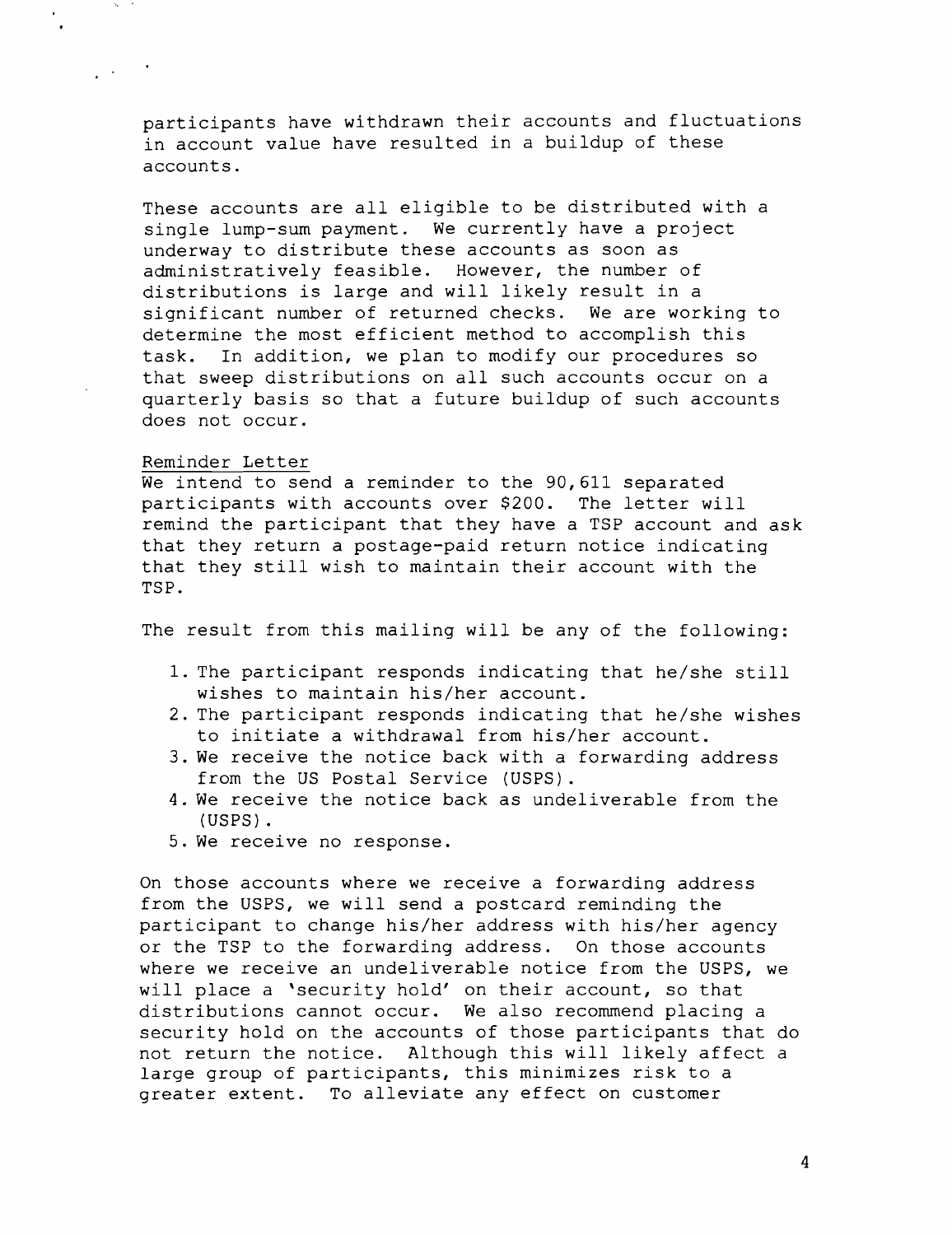satisfaction, we will highlight our concern about the security of participants' accounts. We will also develop a formal schedule for this reminder letter process to ensure that we are not repeatedly asking the same participants for a response.

The process of sending reminder notices and resulting security holds will serve three purposes:

- 1. It will minimize the risk that TSP benefits are forgotten.
- 2. It will protect the accounts of non-responders by disallowing withdrawals, but still allow account review and interfund transfers. The hold can be lifted on receipt of a notarized request provided to our processing unit.
- 3. The resulting returned mail will help us identify bad addresses.

In order for this process to work efficiently, each letter will be bar-coded to automate the corrections of incorrect addresses.

# **Abandoned Accounts**

The policy for declaring an account abandoned and the administrative procedures related thereto are codified in the Code of Federal Regulations §1650.15 and §1651.16. Here, we review the portions of the policy applicable to our discussion and consider modifications to the policy.

Current Policy Accounts are declared abandoned in the following situations:

- **• Participant has failed to make a withdrawal election by the required withdrawal date.** When a participant turns 70½ and no distribution instructions are received, we initiate a series of mailings to the participant prior to declaring the account abandoned. A final notice, sent by certified mail, is sent to those participants that do not reclaim their accounts within six months of forfeiture.
- **• Death cases where no beneficiary can be found.** When we receive notice of the death of a TSP participant, we identify and contact the beneficiary to arrange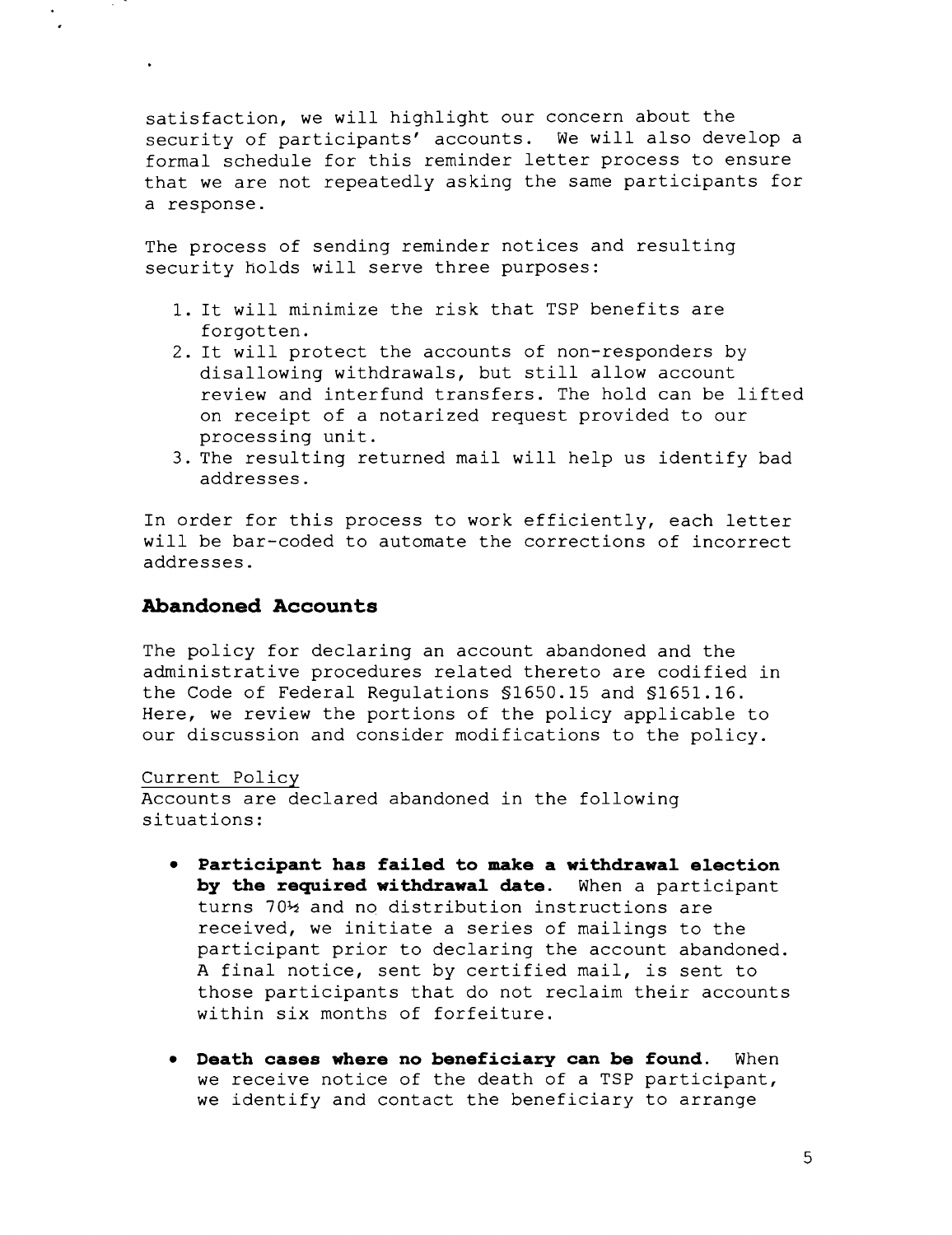distribution. If the beneficiary's address is not readily available, we conduct research efforts internally to locate the beneficiary. We also utilize the services of the Internal Revenue Service to forward proper notification. If these efforts are unsuccessful, after one year from the participant's death, the account is declared abandoned and the assets forfeited to the TSP.

In addition to the abandonment process, we also forfeit accounts when a participant's balance is less than \$5.00 when he/she separates from Government service.

The participants and beneficiaries in situations described above are due benefits but are no longer eligible to remain in the plan. Assets within accounts that are abandoned due to failure to make the required withdrawal election are transferred to an omnibus forfeiture account invested in the G Fund. Accounts abandoned for other reasons are immediately used to offset administrative expenses. In all cases, the account value is reduced to zero, and no<br>interest accrues from the date of forfeiture. The purpose interest accrues from the date of forfeiture. of not accruing interest is to enforce the requirement for required distribution. The participant may claim benefits after the account is forfeited using the Late Request for Full Withdrawal form, and beneficiaries may submit the Information Relating to a Deceased Participant form.

In 2005, 775 accounts were declared abandoned with an average account value of \$32,524. The majority of these were for participants who failed to make an election by the withdrawal deadline. Approximately 80% of these abandoned assets were reclaimed by participants within one year. This pattern of activity is consistent with prior years. The number of de minimis (under \$5.00) forfeitures in 2005 was 2,720 with an average account balance of \$0.97.

#### Abandoned Account Risk

We view the risk of fraudulent activity within abandoned accounts as minimal because on-line withdrawals are not permitted. The more significant risk with abandoned accounts is that participants or beneficiaries that are legitimately due benefits will not receive them. To minimize this risk the FRTIB formerly posted a list of abandoned accounts with the account holder name, last known state of residence and employing agency. However, this